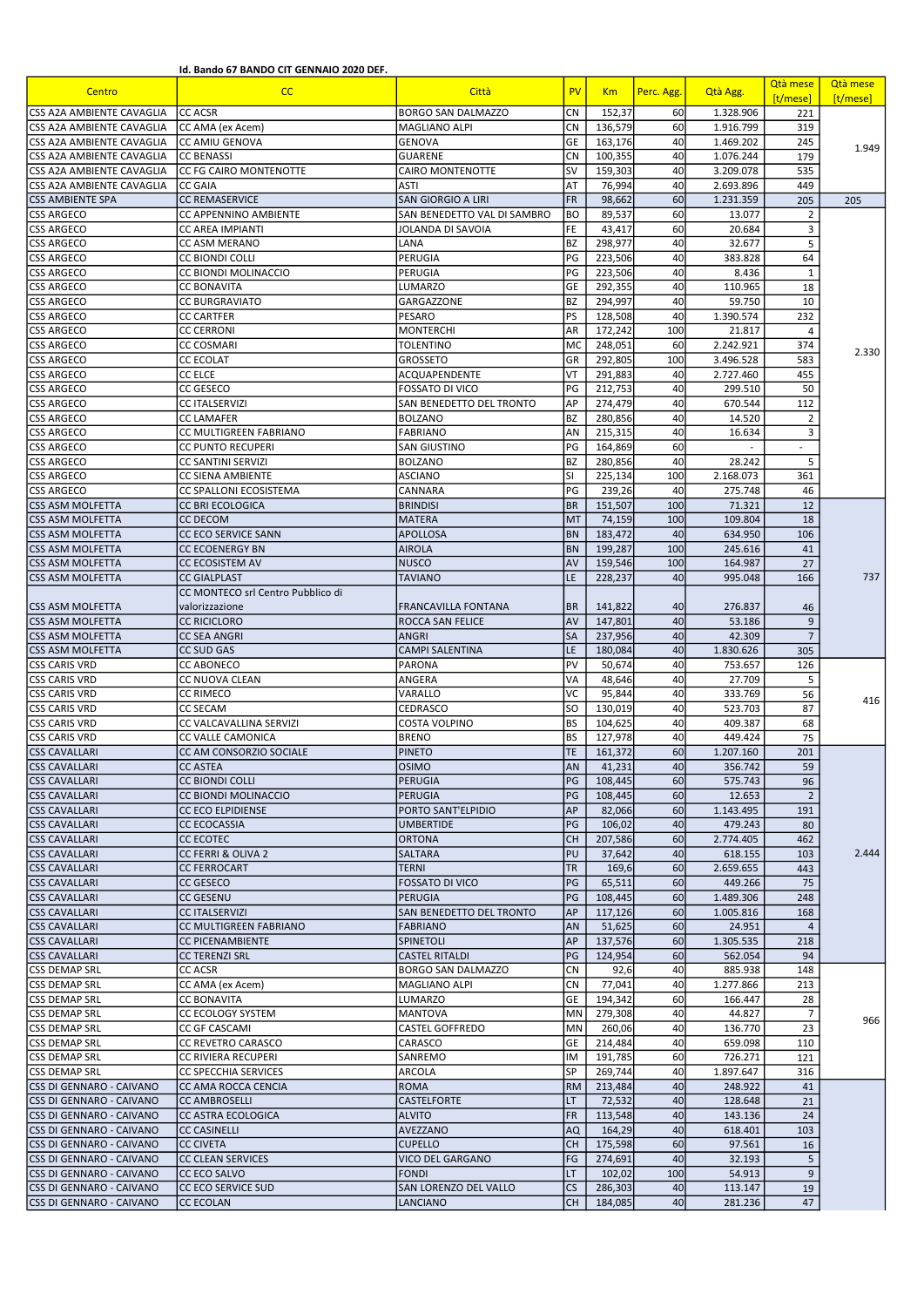| CSS DI GENNARO - CAIVANO                                 | CC ECOLOGICAL SYSTEM                  | MURO LUCANO                         | <b>PZ</b>       | 155,665            | 100       | 15.198                 | 3              |        |
|----------------------------------------------------------|---------------------------------------|-------------------------------------|-----------------|--------------------|-----------|------------------------|----------------|--------|
| CSS DI GENNARO - CAIVANO                                 | <b>CC ENERGIA PULITA</b>              | <b>TERMOLI</b>                      | <b>CB</b>       | 184,179            | 40        | 385.464                | 64             |        |
| CSS DI GENNARO - CAIVANO                                 | <b>CC FATONE</b>                      | LATINA                              | LT              | 155,095            | 60        | 637.358                | 106            | 832    |
|                                                          |                                       | SAN VINCENZO VALLE ROVETO           |                 |                    |           |                        |                |        |
| CSS DI GENNARO - CAIVANO                                 | <b>CC GEA-AQ</b>                      |                                     | AQ              | 140,966            | 40        | 531.059                | 89             |        |
| CSS DI GENNARO - CAIVANO                                 | <b>CC INNOCENTI</b>                   | <b>TIVOLI</b>                       | <b>RM</b>       | 201,443            | 60        | 37.934                 | 6              |        |
| CSS DI GENNARO - CAIVANO                                 | CC MIA MULTISERVIZI                   | SANTA DOMENICA TALAO                | <b>CS</b>       | 241,337            | 40        | 237.906                | 40             |        |
| CSS DI GENNARO - CAIVANO                                 | <b>CC PORCARELLI</b>                  | <b>CIVITAVECCHIA</b>                | <b>RM</b>       | 279,976            | 60        | 93.052                 | 16             |        |
| CSS DI GENNARO - CAIVANO                                 | CC RICICLA SRL TORREMAGGIORE          | <b>TORREMAGGIORE</b>                | FG              | 185,884            | 40        | 186.529                | 31             |        |
| CSS DI GENNARO - CAIVANO                                 | <b>CC SAPI</b>                        | <b>SAN SALVO</b>                    | <b>CH</b>       | 165,807            | 40        | 694.140                | 116            |        |
| CSS DI GENNARO - CAIVANO                                 | <b>CC SEIN</b>                        | <b>MOROLO</b>                       | <b>FR</b>       | 142,04             | 40        | 175.266                | 29             |        |
| CSS DI GENNARO - CAIVANO                                 | <b>CC SIMA</b>                        | <b>SAN PAOLO DI CIVITATE</b>        | FG              | 194,294            | 40        | 242.444                | 40             |        |
|                                                          |                                       |                                     |                 |                    |           |                        |                |        |
| CSS DI GENNARO - CAIVANO                                 | <b>CC SMALTIMENTI SUD</b>             | <b>ISERNIA</b>                      | <b>IS</b>       | 94,772             | 40        | 7.499                  | $\mathbf{1}$   |        |
| CSS DI GENNARO - CAIVANO                                 | <b>CC SRA</b>                         | <b>POLLA</b>                        | <b>SA</b>       | 141,663            | 40        | 32.578                 | 5              |        |
| <b>CSS DRV</b>                                           | CC BANDINI E CASAMENTI                | FORLÌ                               | <b>FO</b>       | 151,12             | 40        | 263.388                | 44             |        |
| <b>CSS DRV</b>                                           | <b>CC CALCINA AMB</b>                 | <b>TRIESTE</b>                      | TS              | 257,45             | 40        | 613.500                | 102            |        |
| <b>CSS DRV</b>                                           | CC ENERGIE AG SUDTIROL                | EGNA                                | <b>BZ</b>       | 168.876            | 40        | 395.987                | 66             |        |
| <b>CSS DRV</b>                                           | CC IBLU RIVE D'ARCANO                 | <b>RIVE D'ARCANO</b>                | <b>UD</b>       | 222,196            | 40        | 1.525.480              | 254            |        |
| <b>CSS DRV</b>                                           | CC ISONTINA AMBIENTE                  | MORARO                              | GO              | 236,499            | 40        | 743.447                | 124            | 1.524  |
| <b>CSS DRV</b>                                           | <b>CC REVET PONTEDERA</b>             | PONTEDERA                           | PI              | 232,498            | 40        | 4.373.470              | 729            |        |
|                                                          |                                       |                                     |                 |                    |           |                        |                |        |
| CSS DRV                                                  | <b>CC SANTINI SERVIZI</b>             | <b>BOLZANO</b>                      | <b>BZ</b>       | 194,108            | 60        | 42.362                 | $\overline{7}$ |        |
| <b>CSS DRV</b>                                           | CC VALFREDDANA                        | CAPANNORI                           | LU              | 217,988            | 40        | 1.184.167              | 197            |        |
| <b>CSS ECOLOGISTIC SPA</b>                               | <b>CC AGECO</b>                       | <b>TITO</b>                         | PZ              | 127,05             | 40        | 562.706                | 94             |        |
| <b>CSS ECOLOGISTIC SPA</b>                               | CC CALABRA MACERI                     | <b>RENDE</b>                        | <b>CS</b>       | 178,465            | 100       | 2.557.990              | 426            |        |
| <b>CSS ECOLOGISTIC SPA</b>                               | <b>CC CAVE MARRA 2</b>                | <b>GALATONE</b>                     | LE              | 154,581            | 100       | 1.065.366              | 178            |        |
| <b>CSS ECOLOGISTIC SPA</b>                               | <b>CC CLEAN SERVICES</b>              | VICO DEL GARGANO                    | FG              | 233,403            | <b>60</b> | 48.290                 | 8              |        |
| <b>CSS ECOLOGISTIC SPA</b>                               | CC E.W&T. SRL                         | <b>MELISSA</b>                      | <b>KR</b>       | 198,877            | 100       | 375.368                | 63             |        |
|                                                          |                                       | <b>APOLLOSA</b>                     | <b>BN</b>       |                    |           |                        |                |        |
| <b>CSS ECOLOGISTIC SPA</b>                               | CC ECO SERVICE SANN                   |                                     |                 | 224,869            | 60        | 952.426                | 159            |        |
| <b>CSS ECOLOGISTIC SPA</b>                               | <b>CC ECO SERVICE SUD</b>             | SAN LORENZO DEL VALLO               | <b>CS</b>       | 134,766            | 60        | 169.720                | 28             |        |
| <b>CSS ECOLOGISTIC SPA</b>                               | <b>CC ECOALBA</b>                     | <b>LUCERA</b>                       | FG              | 195,512            | 40        | 317.811                | 53             |        |
| <b>CSS ECOLOGISTIC SPA</b>                               | CC ECOGREEN PLANET                    | PALO DEL COLLE                      | <b>BA</b>       | 69,66              | 60        | 4.071.043              | 679            |        |
| <b>CSS ECOLOGISTIC SPA</b>                               | CC ECOLOGIA OGGI CATANZARO            | CATANZARO                           | <b>CZ</b>       | 272,573            | 100       | 925.243                | 154            |        |
| <b>CSS ECOLOGISTIC SPA</b>                               | CC ECOLOGIA OGGI LAMEZIA              | <b>LAMEZIA TERME</b>                | <b>CZ</b>       | 245,644            | 100       | 739.412                | 123            |        |
| <b>CSS ECOLOGISTIC SPA</b>                               | <b>CC ECOLOGY GREEN</b>               | CORIGLIANO CALABRO                  | <b>CS</b>       | 128,489            | 100       | 482.608                | 80             |        |
| <b>CSS ECOLOGISTIC SPA</b>                               | <b>CC ECOMANAGEMENT</b>               | SQUILLACE                           | <b>CZ</b>       | 270,797            | 100       | 548.150                | 91             |        |
|                                                          |                                       |                                     | <b>CS</b>       |                    |           |                        |                |        |
| <b>CSS ECOLOGISTIC SPA</b>                               | <b>CC ECOROSS</b>                     | <b>ROSSANO</b>                      |                 | 137,619            | 100       | 1.440.521              | 240            |        |
| <b>CSS ECOLOGISTIC SPA</b>                               | <b>CC ECOSISTEM 2</b>                 | <b>LAMEZIA TERME</b>                | <b>CZ</b>       | 245,644            | 100       | 1.032.931              | 172            |        |
| <b>CSS ECOLOGISTIC SPA</b>                               | <b>CC ENERGIA PULITA</b>              | <b>TERMOLI</b>                      | <b>CB</b>       | 263,795            | 60        | 578.195                | 96             |        |
| <b>CSS ECOLOGISTIC SPA</b>                               | <b>CC ERA GROUP</b>                   | <b>ANDRIA</b>                       | <b>BT</b>       | 100,133            | 40        | 605.490                | 101            |        |
| <b>CSS ECOLOGISTIC SPA</b>                               | <b>CC GIALPLAST</b>                   | <b>TAVIANO</b>                      | ILE.            | 171,541            | 60        | 1.492.572              | 249            | 4.818  |
| <b>CSS ECOLOGISTIC SPA</b>                               | CC LA RECUPERO MACERO                 | <b>BARLETTA</b>                     | <b>BA</b>       | 110,955            | 40        | 200.292                | 33             |        |
| <b>CSS ECOLOGISTIC SPA</b>                               | CC MIA MULTISERVIZI                   | SANTA DOMENICA TALAO                | <b>CS</b>       | 185,46             | 60        | 356.858                | 59             |        |
|                                                          |                                       |                                     |                 |                    |           |                        |                |        |
|                                                          |                                       |                                     |                 |                    |           |                        |                |        |
|                                                          | CC MONTECO srl Centro Pubblico di     |                                     |                 |                    |           |                        |                |        |
| <b>CSS ECOLOGISTIC SPA</b>                               | valorizzazione                        | FRANCAVILLA FONTANA                 | IBR.            | 84,335             | 60        | 415.255                | 69             |        |
| lCSS ECOLOGISTIC SPA                                     | CC PELLICANO VERDE TITO               | <b>TITO</b>                         | PZ              | 127,05             | 40        | 31.418                 | 5              |        |
| <b>CSS ECOLOGISTIC SPA</b>                               | <b>CC PUGLIA RECUPERO</b>             | <b>FOGGIA</b>                       | FG              | 176,19             | 60        | 493.127                | 82             |        |
| <b>CSS ECOLOGISTIC SPA</b>                               | <b>CC RECSEL</b>                      | <b>TARANTO</b>                      | <b>TA</b>       | 55,222             | 40        | 1.467.357              | 245            |        |
| <b>CSS ECOLOGISTIC SPA</b>                               | CC RICICLA SRL TORREMAGGIORE          | TORREMAGGIORE                       | FG              | 216,897            | 60        | 279.794                | 47             |        |
| <b>CSS ECOLOGISTIC SPA</b>                               | <b>CC RICICLORO</b>                   | <b>ROCCA SAN FELICE</b>             | <b>AV</b>       | 189,198            | 60        | 79.780                 | 13             |        |
|                                                          |                                       |                                     |                 |                    |           |                        |                |        |
| CSS ECOLOGISTIC SPA                                      | <b>CC ROCCA</b>                       | SAN MAURO MARCHESATO                | KR              | 236,782            | 100       | 293.417                | 49             |        |
| <b>CSS ECOLOGISTIC SPA</b>                               | <b>CC SEA ANGRI</b>                   | <b>ANGRI</b>                        | <b>SA</b>       | 238,097            | 60        | 63.463                 | 11             |        |
| <b>CSS ECOLOGISTIC SPA</b>                               | CC SERVIZI ECOLOGICI                  | <b>TARSIA</b>                       | <b>CS</b>       | 140,26             | 60        | 1.032.877              | 172            |        |
| <b>CSS ECOLOGISTIC SPA</b>                               | <b>CC SIMA</b>                        | <b>SAN PAOLO DI CIVITATE</b>        | FG              | 222,446            | 60        | 363.666                | 61             |        |
| <b>CSS ECOLOGISTIC SPA</b>                               | CC SPAGNUOLO ECOLOGIA                 | MANFREDONIA                         | FG              | 172,87             | 40        | 343.777                | 57             |        |
| <b>CSS ECOLOGISTIC SPA</b>                               | <b>CC SUD GAS</b>                     | <b>CAMPI SALENTINA</b>              | LE              | 133,985            | 60        | 2.745.940              | 458            |        |
| <b>CSS ECOLOGISTIC SPA</b>                               | <b>CC TEOREMA 2</b>                   | <b>CAPURSO</b>                      | BA              | 69,347             | 60        | 2.162.731              | 360            |        |
| <b>CSS ECOLOGISTIC SPA</b>                               | <b>GIR SRLS</b>                       | <b>VIBO VALENTIA</b>                | <b>VV</b>       | 275,05             | 100       | 611.217                | 102            |        |
| CSS IBLU CADELBOSCO                                      | CC A2A RECYCLING                      | CASTENEDOLO                         | <b>BS</b>       | 95,484             | 40        | 1.610.340              | 268            |        |
| CSS IBLU CADELBOSCO                                      | <b>CC ASTEA</b>                       | <b>OSIMO</b>                        | AN              | 298,696            | 60        | 535.114                | 89             |        |
|                                                          |                                       |                                     | <b>TV</b>       |                    |           |                        |                |        |
| <b>CSS IBLU CADELBOSCO</b>                               | CC BADIA RECYCLING                    | VEDELAGO                            |                 | 188,644            | 60        | 679.889                | 113            |        |
| <b>CSS IBLU CADELBOSCO</b>                               | CC BENFANTE RECYCLING FACTORY         | <b>TORTONA</b>                      | <b>AL</b>       | 169,323            | 40        | 3.068.562              | 511            |        |
| <b>CSS IBLU CADELBOSCO</b>                               | <b>CC BRONI-STRADELLA</b>             | <b>BRONI</b>                        | PV              | 127,273            | 40        | 237.686                | 40             |        |
| CSS IBLU CADELBOSCO                                      | <b>CC CARE</b>                        | CARPI                               | <b>MO</b>       | 30,062             | 40        | 2.176.953              | 363            |        |
| CSS IBLU CADELBOSCO                                      | <b>CC CARTFER</b>                     | PESARO                              | PS              | 222,077            | 60        | 2.085.861              | 348            |        |
| CSS IBLU CADELBOSCO                                      | CC CASALASCA                          | SAN GIOVANNI IN CROCE               | <b>CR</b>       | 47,319             | 40        | 1.148.596              | 191            |        |
| <b>CSS IBLU CADELBOSCO</b>                               | <b>CC CAUTO</b>                       | <b>BRESCIA</b>                      | <b>BS</b>       | 106,991            | 40        | 1.725.476              | 288            |        |
|                                                          | CC COGES                              |                                     | <b>BS</b>       |                    | 40        |                        | 21             |        |
| CSS IBLU CADELBOSCO                                      |                                       | SAN GERVASIO BRESCIANO<br>SPRESIANO | <b>TV</b>       | 89,29              | 60        | 127.098                |                |        |
| CSS IBLU CADELBOSCO                                      | <b>CC CONTARINA</b>                   |                                     |                 | 214,348            |           | 1.434.733              | 239            |        |
| <b>CSS IBLU CADELBOSCO</b>                               | CC COSMO                              | <b>CASALE MONFERRATO</b>            | <b>AL</b>       | 212,103            | 40        | 226.576                | 38             |        |
| <b>CSS IBLU CADELBOSCO</b>                               | CC ECO SINERGIE                       | SAN VITO AL TAGLIAMENTO             | PN              | 275,526            | 60        | 1.672.359              | 279            |        |
| <b>CSS IBLU CADELBOSCO</b>                               | <b>CC ECOCASSIA</b>                   | <b>UMBERTIDE</b>                    | PG              | 279,788            | 60        | 718.865                | 120            |        |
| CSS IBLU CADELBOSCO                                      | CC ERSU Statuario                     | PIETRASANTA                         | LU              | 148,865            | 60        | 750.893                | 125            |        |
| <b>CSS IBLU CADELBOSCO</b>                               | CC FERRI & OLIVA 2                    | SALTARA                             | PU              | 247,545            | 60        | 927.232                | 155            |        |
| CSS IBLU CADELBOSCO                                      | CC FINI SERVIZI AMBIENTALI            | ZOLA PREDOSA                        | <b>BO</b>       | 70,176             | 40        | 719.246                | 120            |        |
| <b>CSS IBLU CADELBOSCO</b>                               | CC GRAZIANI RECUPERI                  | PANICALE                            | PG              | 293,682            | 60        | 601.957                | 100            |        |
| <b>CSS IBLU CADELBOSCO</b>                               | CC HERAMBIENTE BOLOGNA                |                                     | <b>BO</b>       | 83,34              | 40        | 2.473.175              | 412            |        |
|                                                          |                                       | <b>GRANAROLO DELL'EMILIA</b>        |                 |                    |           |                        |                |        |
| CSS IBLU CADELBOSCO                                      | CC HERAMBIENTE CORIANO                | CORIANO                             | <b>RN</b>       | 200,064            | 60        | 2.555.314              | 426            | 10.020 |
| <b>CSS IBLU CADELBOSCO</b>                               | CC HERAMBIENTE MODENA                 | MODENA                              | <b>MO</b>       | 35,366             | 40        | 2.085.364              | 348            |        |
| <b>CSS IBLU CADELBOSCO</b><br><b>CSS IBLU CADELBOSCO</b> | CC HERAMBIENTE VOLTANA<br>CC IL SOLCO | LUGO<br>SAVIGNANO SUL RUBICONE      | <b>RA</b><br>FC | 129,243<br>172,568 | 40<br>60  | 1.978.708<br>1.482.183 | 330<br>247     |        |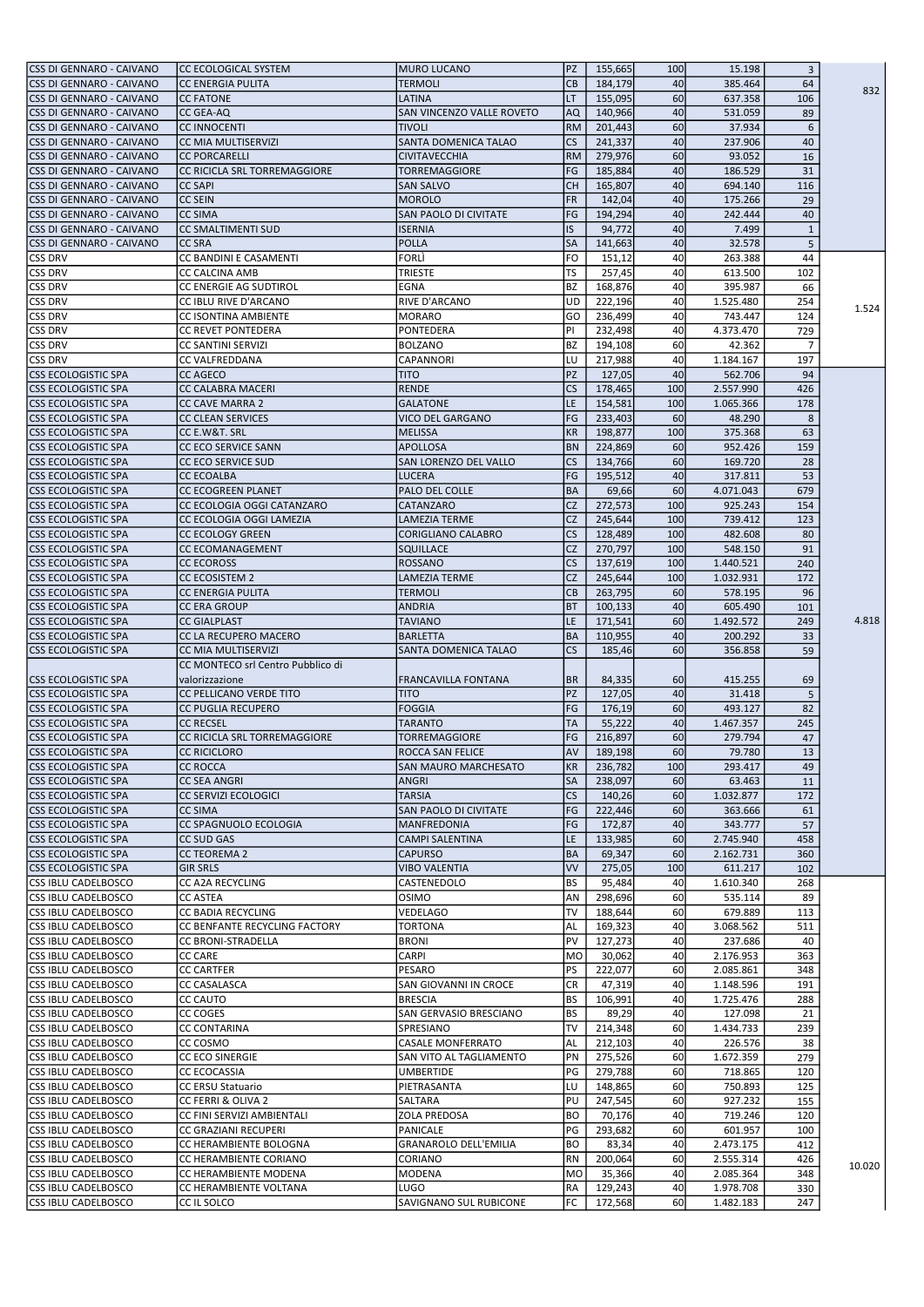| <b>CSS IBLU CADELBOSCO</b>                        | CC ISACCO                                             | GABBIONETA-BINANUOVA                             | <b>CR</b>            | 70,099             | 40        | 144.802                | 24                               |       |
|---------------------------------------------------|-------------------------------------------------------|--------------------------------------------------|----------------------|--------------------|-----------|------------------------|----------------------------------|-------|
| <b>CSS IBLU CADELBOSCO</b>                        | CC LA BICO DUE                                        | LOGRATO                                          | <b>BS</b>            | 109,542            | 40        | 923.848                | 154                              |       |
| CSS IBLU CADELBOSCO                               | CC LINEA AMBIENTE FOMBIO                              | <b>FOMBIO</b>                                    | LO                   | 97,997             | 40        | 727.830                | 121                              |       |
| CSS IBLU CADELBOSCO                               | CC LINEA GESTIONI CREMA                               | CREMA                                            | CR                   | 116,737            | 40        | 1.059.332              | 177                              |       |
| CSS IBLU CADELBOSCO                               | CC LINEA GESTIONI CREMONA                             | CREMONA                                          | CR                   | 76,948             | 40        | 378.856                | 63                               |       |
| <b>CSS IBLU CADELBOSCO</b>                        | <b>CC PANINI</b>                                      | <b>MODENA</b>                                    | <b>MO</b>            | 35,366             | 40        | 242.740                | 40                               |       |
| <b>CSS IBLU CADELBOSCO</b>                        | <b>CC REVET PONTEDERA</b>                             | PONTEDERA                                        | PI                   | 186,04             | 60        | 6.560.205              | 1.093                            |       |
| <b>CSS IBLU CADELBOSCO</b>                        | <b>CC SAVNO</b>                                       | GODEGA DI SANT'URBANO                            | <b>TV</b>            | 236,33             | 60        | 3.892.331              | 649                              |       |
| CSS IBLU CADELBOSCO                               | <b>CC SERIT</b>                                       | <b>CAVAION VERONESE</b>                          | <b>VR</b>            | 100,468            | 40        | 4.294.465              | 716                              |       |
| CSS IBLU CADELBOSCO                               | <b>CC SESA</b>                                        | <b>ESTE</b>                                      | PD                   | 126,3              | 60        |                        |                                  |       |
| <b>CSS IBLU CADELBOSCO</b><br>CSS IBLU CADELBOSCO | CC SIT<br><b>CC SKM</b>                               | SANDRIGO                                         | VI<br>N <sub>O</sub> | 159,573            | 60<br>40  | 2.230.556<br>1.353.081 | 372<br>226                       |       |
| CSS IBLU CADELBOSCO                               | <b>CC SNUA</b>                                        | <b>NOVARA</b><br><b>AVIANO</b>                   | PN                   | 203,403<br>261,751 | 60        | 1.005.842              | 168                              |       |
| CSS IBLU CADELBOSCO                               | <b>CC SPECCHIA SERVICES</b>                           | ARCOLA                                           | <b>SP</b>            | 128,453            | 60        | 2.846.471              | 474                              |       |
| <b>CSS IBLU CADELBOSCO</b>                        | <b>CC SRT</b>                                         | <b>TORTONA</b>                                   | AL                   | 169,323            | 40        | 923.754                | 154                              |       |
| <b>CSS IBLU CADELBOSCO</b>                        | CC VALFREDDANA                                        | <b>CAPANNORI</b>                                 | LU                   | 159,527            | 60        | 1.776.250              | 296                              |       |
| <b>CSS IBLU CADELBOSCO</b>                        | CC VESCOVO                                            | PALAZZOLO VERCELLESE                             | <b>VC</b>            | 230,423            | 40        | 737.668                | 123                              |       |
| <b>CSS IBLU SANGIORGIO</b>                        | <b>CC BADIA RECYCLING</b>                             | <b>VEDELAGO</b>                                  | <b>TV</b>            | 106,209            | 40        | 453.259                | 76                               |       |
| <b>CSS IBLU SANGIORGIO</b>                        | <b>CC CALCINA AMB</b>                                 | <b>TRIESTE</b>                                   | <b>TS</b>            | 58,517             | 60        | 920.250                | 153                              |       |
| <b>CSS IBLU SANGIORGIO</b>                        | CC COM VALLE ISARCO                                   | NAZ-SCIAVES                                      | <b>BZ</b>            | 226,834            | 40        | 186.708                | 31                               |       |
| <b>CSS IBLU SANGIORGIO</b>                        | CC COM. COMPR. VALLE PUSTERIA                         | <b>BRUNICO</b>                                   | <b>BZ</b>            | 200,665            | 40        | 262.940                | 44                               |       |
| <b>CSS IBLU SANGIORGIO</b>                        | <b>CC CONTARINA</b>                                   | SPRESIANO                                        | <b>TV</b>            | 84,752             | 40        | 956.489                | 159                              |       |
| <b>CSS IBLU SANGIORGIO</b>                        | <b>CC ECO SINERGIE</b>                                | SAN VITO AL TAGLIAMENTO                          | PN                   | 40,543             | 40        | 1.114.906              | 186                              |       |
| <b>CSS IBLU SANGIORGIO</b>                        | <b>CC ECORICICLI VERITAS</b>                          | VENEZIA                                          | VE                   | 100,597            | 40        | 11.075.698             | 1.846                            |       |
| <b>CSS IBLU SANGIORGIO</b>                        | <b>CC FUTURA (VI)</b>                                 | MONTEBELLO VICENTINO                             | <b>VI</b>            | 172,93             | 40        | 1.767.310              | 295                              |       |
| <b>CSS IBLU SANGIORGIO</b>                        | CC HERAMBIENTE CORIANO                                | <b>CORIANO</b>                                   | <b>RN</b>            | 299,317            | 40        | 1.703.542              | 284                              | 4.747 |
| <b>CSS IBLU SANGIORGIO</b>                        | CC HERAMBIENTE FERRARA                                | <b>FERRARA</b>                                   | <b>FE</b>            | 202,069            | 40        | 894.830                | 149                              |       |
| <b>CSS IBLU SANGIORGIO</b>                        | CC IBLU RIVE D'ARCANO                                 | <b>RIVE D'ARCANO</b>                             | <b>UD</b>            | 49,7               | 60        | 2.288.220              | 381                              |       |
| <b>CSS IBLU SANGIORGIO</b>                        | CC IL SOLCO                                           | SAVIGNANO SUL RUBICONE                           | FC                   | 280,944            | 40        | 988.122                | 165                              |       |
| <b>CSS IBLU SANGIORGIO</b>                        | <b>CC ISONTINA AMBIENTE</b>                           | <b>MORARO</b>                                    | GO                   | 32,235             | 60        | 1.115.170              | 186                              |       |
| <b>CSS IBLU SANGIORGIO</b>                        | <b>CC SAVNO</b>                                       | <b>GODEGA DI SANT'URBANO</b>                     | <b>TV</b>            | 79,307             | 40        | 2.594.888              | 432                              |       |
| <b>CSS IBLU SANGIORGIO</b>                        | <b>CC SESA</b>                                        | <b>ESTE</b>                                      | PD                   | 160,268            | 40        |                        |                                  |       |
| <b>CSS IBLU SANGIORGIO</b>                        | <b>CC SIT</b>                                         | <b>SANDRIGO</b>                                  | <b>VI</b>            | 149,965            | 40        | 1.487.037              | 248                              |       |
| <b>CSS IBLU SANGIORGIO</b>                        | <b>CC SNUA</b>                                        | <b>AVIANO</b>                                    | PN<br><b>BO</b>      | 71,803             | 40        | 670.562                | 112                              |       |
| <b>CSS MASOTINA</b><br><b>CSS MASOTINA</b>        | CC APPENNINO AMBIENTE<br>CC AREA IMPIANTI             | SAN BENEDETTO VAL DI SAMBRO<br>JOLANDA DI SAVOIA | FE                   | 247,72<br>285,265  | 40<br>40  | 8.718<br>13.789        | $\mathbf{1}$                     |       |
| <b>CSS MASOTINA</b>                               | CC GLORENZA DISC.                                     | <b>GLORENZA</b>                                  | <b>BZ</b>            | 268,161            | 40        | 41.090                 | $\overline{2}$<br>$\overline{7}$ | 91    |
| <b>CSS MASOTINA</b>                               | <b>CC LRT</b>                                         | <b>CISANO SUL NEVA</b>                           | <b>SV</b>            | 211,66             | 40        | ÷.                     | $\sim$                           |       |
| <b>CSS MASOTINA</b>                               | CC RIVIERA RECUPERI                                   | SANREMO                                          | IM                   | 267,576            | 40        | 484.180                | 81                               |       |
| <b>CSS MATTUCCI SRL</b>                           | <b>CC BALDACCI RECUPERI</b>                           | <b>RIANO</b>                                     | <b>RM</b>            | 44,719             | 60        | 556.873                | 93                               |       |
| <b>CSS MATTUCCI SRL</b>                           | <b>CC DM SRL</b>                                      | <b>VITERBO</b>                                   | VT                   | 32,187             | 60        | 276.044                | 46                               |       |
| <b>CSS MATTUCCI SRL</b>                           | <b>CC ECO ELPIDIENSE</b>                              | PORTO SANT'ELPIDIO                               | AP                   | 203,326            | 40        | 762.330                | 127                              |       |
| <b>CSS MATTUCCI SRL</b>                           | <b>CC ECOTEC</b>                                      | <b>ORTONA</b>                                    | <b>CH</b>            | 248,231            | 40        | 1.849.604              | 308                              |       |
| <b>CSS MATTUCCI SRL</b>                           | <b>CC ELCE</b>                                        | ACQUAPENDENTE                                    | VT                   | 84,277             | 60        | 4.091.189              | 682                              |       |
| <b>CSS MATTUCCI SRL</b>                           | <b>CC FERROCART</b>                                   | <b>TERNI</b>                                     | <b>TR</b>            | 47,305             | 40        | 1.773.103              | 296                              |       |
| <b>CSS MATTUCCI SRL</b>                           | <b>CC GESENU</b>                                      | PERUGIA                                          | PG                   | 111,445            | 40        | 992.871                | 165                              |       |
| <b>CSS MATTUCCI SRL</b>                           | <b>CC GRAZIANI RECUPERI</b>                           | <b>PANICALE</b>                                  | PG                   | 120,635            | 40        | 401.305                | 67                               | 2.876 |
| lCSS MATTUCCI SRL                                 | <b>CC PELLICANO</b>                                   | <b>TARQUINIA</b>                                 | <b>VT</b>            | 73,951             | 60l       | 747.653                | 125                              |       |
| <b>CSS MATTUCCI SRL</b>                           | <b>CC REFECTA SRL</b>                                 | <b>CISTERNA DI LATINA</b>                        | LT                   | 128,683            | 60        | 3.295.864              | 549                              |       |
| <b>CSS MATTUCCI SRL</b>                           | <b>CC SABELLICO</b>                                   | <b>CEPRANO</b>                                   | <b>FR</b>            | 157,159            | 60        | 1.721.220              | 287                              |       |
| <b>CSS MATTUCCI SRL</b>                           | <b>CC SE PORT</b>                                     | <b>CIVITAVECCHIA</b>                             | <b>RM</b>            | 90,259             | 100       |                        |                                  |       |
| <b>CSS MATTUCCI SRL</b>                           | CC SPALLONI ECOSISTEMA                                | CANNARA                                          | PG                   | 99,617             | 60        | 413.623                | 69                               |       |
| <b>CSS MATTUCCI SRL</b>                           | <b>CC TERENZI SRL</b>                                 | <b>CASTEL RITALDI</b>                            | PG                   | 86,328             | 40        | 374.702                | 62                               |       |
| <b>CSS METALFERRO</b>                             | CC CENTRO RICICLO COLLEFERRO                          | COLLEFERRO                                       | <b>RM</b>            | 193,429            | 100       | 2.988.361              | 498                              |       |
| <b>CSS METALFERRO</b>                             | <b>CC CIVETA</b>                                      | <b>CUPELLO</b>                                   | CН                   | 121,364            | 40        | 65.040                 | 11                               |       |
| <b>CSS METALFERRO</b><br><b>CSS METALFERRO</b>    | <b>CC COSMARI</b>                                     | <b>TOLENTINO</b>                                 | <b>MC</b><br>llт     | 115,925<br>220,608 | 40        | 1.495.280              | 249                              |       |
| <b>CSS METALFERRO</b>                             | CC DEL PRETE WASTE RECYCLING SRL<br><b>CC ECOASPA</b> | SERMONETA<br>L'AQUILA                            | AQ                   | 67,602             | 40<br>100 | 5.584.575<br>625.049   | 931<br>104                       |       |
| <b>CSS METALFERRO</b>                             | <b>CC FATONE</b>                                      | LATINA                                           | LT                   | 250,902            | 40        | 424.906                | 71                               |       |
| <b>CSS METALFERRO</b>                             | <b>CC GIULIANI</b>                                    | <b>MONTAGANO</b>                                 | <b>CB</b>            | 210,592            | 100       | 1.226.209              | 204                              |       |
| <b>CSS METALFERRO</b>                             | <b>CC INNOCENTI</b>                                   | <b>TIVOLI</b>                                    | <b>RM</b>            | 152,518            | 40        | 25.290                 | 4                                |       |
| <b>CSS METALFERRO</b>                             | <b>CC PAVIND</b>                                      | SULMONA                                          | AQ                   | 117,734            | 100       | 165.916                | 28                               | 2.535 |
| <b>CSS METALFERRO</b>                             | <b>CC PELLICANO</b>                                   | <b>TARQUINIA</b>                                 | VT                   | 259,43             | 40        | 498.436                | 83                               |       |
| <b>CSS METALFERRO</b>                             | CC PICENAMBIENTE                                      | SPINETOLI                                        | AP                   | 38,433             | 40        | 870.356                | 145                              |       |
| <b>CSS METALFERRO</b>                             | <b>CC PORCARELLI</b>                                  | <b>CIVITAVECCHIA</b>                             | <b>RM</b>            | 260,787            | 40        | 62.034                 | 10                               |       |
| <b>CSS METALFERRO</b>                             | CC PUGLIA RECUPERO                                    | FOGGIA                                           | FG                   | 232,708            | 40        | 328.751                | 55                               |       |
| <b>CSS METALFERRO</b>                             | CC PUNTO RECUPERI                                     | <b>SAN GIUSTINO</b>                              | PG                   | 257,883            | 40        |                        |                                  |       |
| <b>CSS METALFERRO</b>                             | <b>CC REMASERVICE</b>                                 | SAN GIORGIO A LIRI                               | <b>FR</b>            | 207,123            | 40        | 820.906                | 137                              |       |
| <b>CSS METALFERRO</b>                             | <b>CC TEKNO SERVICE</b>                               | <b>TERMOLI</b>                                   | СB                   | 148,141            | 100       |                        |                                  |       |
| CSS METALFERRO                                    | CC WEST MOLISE                                        | TERMOLI                                          | СB                   | 148,141            | 100       | 29.881                 | 5                                |       |
| <b>CSS MONTELLO</b>                               | CC A2A RECYCLING                                      | CASTENEDOLO                                      | <b>BS</b>            | 53,899             | 60        | 2.415.511              | 403                              |       |
| <b>CSS MONTELLO</b>                               | <b>CC ABONECO</b>                                     | <b>PARONA</b>                                    | PV                   | 112,859            | 60        | 1.130.485              | 188                              |       |
| <b>CSS MONTELLO</b>                               | <b>CC AMIU GENOVA</b>                                 | <b>GENOVA</b>                                    | <b>GE</b>            | 209,617            | 60        | 2.203.804              | 367                              |       |
| <b>CSS MONTELLO</b>                               | CC BANDINI E CASAMENTI                                | FORLÌ                                            | FO                   | 299,997            | 60        | 395.082                | 66                               |       |
| <b>CSS MONTELLO</b>                               | <b>CC BENASSI</b>                                     | <b>GUARENE</b>                                   | <b>CN</b>            | 217,201            | 60        | 1.614.365              | 269                              |       |
| <b>CSS MONTELLO</b>                               | CC BENFANTE RECYCLING FACTORY                         | <b>TORTONA</b><br><b>BRONI</b>                   | <b>AL</b><br>PV      | 142,37             | 60<br>60  | 4.602.844              | 767                              |       |
| <b>CSS MONTELLO</b><br><b>CSS MONTELLO</b>        | <b>CC BRONI-STRADELLA</b><br><b>CC CARE</b>           | <b>CARPI</b>                                     | <b>MO</b>            | 105,542<br>164,627 | 60        | 356.530<br>3.265.429   | 59<br>544                        |       |
| <b>CSS MONTELLO</b>                               | CC CASALASCA                                          | SAN GIOVANNI IN CROCE                            | <b>CR</b>            | 100,218            | 60        | 1.722.893              | 287                              |       |
|                                                   |                                                       |                                                  |                      |                    |           |                        |                                  |       |